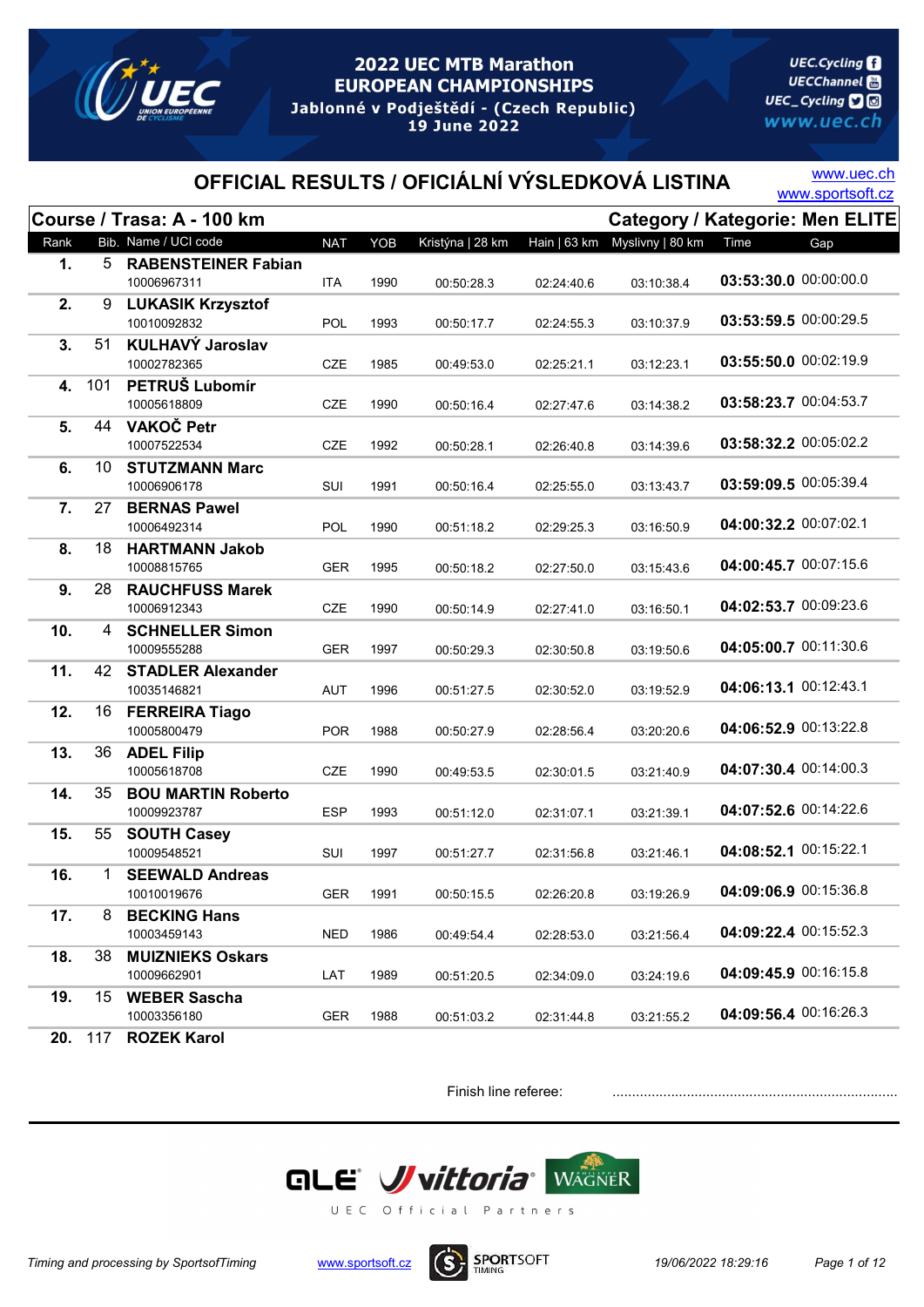

**UEC.Cycling UECChannel** 圖 UEC\_Cycling **D** www.uec.ch

# OFFICIAL RESULTS / OFICIÁLNÍ VÝSLEDKOVÁ LISTINA WWW.sportsoft.cz

www.uec.ch

|      |     | Course / Trasa: A - 100 km                 |            |      |                  |              | <b>Category / Kategorie: Men ELITE</b> |                       |     |
|------|-----|--------------------------------------------|------------|------|------------------|--------------|----------------------------------------|-----------------------|-----|
| Rank |     | Bib. Name / UCI code                       | <b>NAT</b> | YOB  | Kristýna   28 km | Hain   63 km | Myslivny   80 km                       | Time                  | Gap |
|      |     | 10016313057                                | POL        | 1993 | 00:51:18.9       | 02:31:37.3   | 03:22:30.9                             | 04:10:10.9 00:16:40.8 |     |
| 21.  | 34  | <b>GLANZ Michal</b>                        |            |      |                  |              |                                        |                       |     |
|      |     | 10058802087                                | <b>POL</b> | 1996 | 00:51:33.2       | 02:32:32.8   | 03:23:58.6                             | 04:10:51.9 00:17:21.8 |     |
| 22.  | 72  | <b>BARTŮNĚK Marek</b>                      |            |      |                  |              |                                        |                       |     |
|      |     | 10014825927                                | <b>CZE</b> | 1998 | 00:50:33.0       | 02:30:37.0   | 03:21:56.5                             | 04:11:14.6 00:17:44.5 |     |
| 23.  | 20  | <b>SAMPARISI Nicolas</b>                   |            |      |                  |              |                                        |                       |     |
|      |     | 10007095734                                | <b>ITA</b> | 1992 | 00:50:59.2       | 02:31:39.5   | 03:22:54.7                             | 04:11:29.8 00:17:59.8 |     |
| 24.  | 76  | <b>ROSA Massimo</b>                        |            |      |                  |              |                                        |                       |     |
|      |     | 10008131513                                | <b>ITA</b> | 1995 | 00:50:15.7       | 02:29:44.0   | 03:23:28.4                             | 04:12:30.3 00:19:00.3 |     |
| 25.  | 106 | <b>MORÁVEK Tomáš</b>                       |            |      |                  |              |                                        |                       |     |
|      |     | 10049453614                                | CZE        | 1999 | 00:51:39.7       | 02:34:31.5   | 03:26:44.9                             | 04:13:29.1 00:19:59.0 |     |
| 26.  | 79  | <b>SKÁLA Jaromír</b>                       |            |      |                  |              |                                        | 04:13:31.8 00:20:01.8 |     |
|      |     | 10009839117                                | <b>CZE</b> | 1998 | 00:51:22.5       | 02:34:21.9   | 03:26:43.4                             |                       |     |
| 27.  | 47  | <b>FRANCISCO Filipe</b><br>10015639515     | <b>POR</b> | 1998 | 00:51:36.2       |              |                                        | 04:13:45.1 00:20:15.0 |     |
|      |     | <b>BUBÍLEK Michal</b>                      |            |      |                  | 02:36:27.3   | 03:27:02.5                             |                       |     |
| 28.  | 71  | 10003508047                                | <b>CZE</b> | 1986 | 00:51:20.8       | 02:34:39.8   | 03:28:06.9                             | 04:14:04.4 00:20:34.3 |     |
| 29.  | 62  | <b>SANCHO Bruno</b>                        |            |      |                  |              |                                        |                       |     |
|      |     | 10002922916                                | <b>POR</b> | 1985 | 00:51:30.3       | 02:36:22.3   | 03:28:19.4                             | 04:14:21.6 00:20:51.5 |     |
| 30.  | 61  | <b>VALERIO Domenico</b>                    |            |      |                  |              |                                        |                       |     |
|      |     | 10012390621                                | <b>ITA</b> | 1991 | 00:51:25.7       | 02:34:37.0   | 03:26:14.6                             | 04:14:33.6 00:21:03.5 |     |
| 31.  | 23  | <b>CATTANEO Johnny</b>                     |            |      |                  |              |                                        |                       |     |
|      |     | 10004536146                                | ITA        | 1981 | 00:51:19.4       | 02:34:09.0   | 03:26:21.4                             | 04:15:07.1 00:21:37.0 |     |
| 32.  | 49  | <b>KIENINGER Caleb</b>                     |            |      |                  |              |                                        |                       |     |
|      |     | 10080283850                                | <b>GER</b> | 1993 | 00:52:17.2       | 02:34:59.8   | 03:27:48.1                             | 04:15:19.3 00:21:49.3 |     |
| 33.  | 25  | <b>GUERRERO BONILLA Pablo</b>              |            |      |                  |              |                                        |                       |     |
|      |     | 10007419975                                | ESP        | 1992 | 00:51:33.9       | 02:35:18.0   | 03:27:18.6                             | 04:16:00.1 00:22:30.0 |     |
| 34.  | 6   | <b>STIEBJAHN Simon</b>                     |            |      |                  |              |                                        |                       |     |
|      |     | 10006447955                                | <b>GER</b> | 1990 | 00:49:54.3       | 02:39:15.5   | 03:31:51.6                             | 04:17:08.3 00:23:38.2 |     |
| 35.  | 80  | <b>BUKSA Dominik</b>                       |            |      |                  |              |                                        |                       |     |
|      |     | 10006963166                                | <b>CZE</b> | 1990 | 00:52:32.5       | 02:38:31.5   | 03:31:48.6                             | 04:17:12.5 00:23:42.5 |     |
| 36.  | 78  | <b>TARVIS Peeter</b>                       |            |      |                  |              |                                        | 04:17:23.0 00:23:53.0 |     |
|      |     | 10008724526                                | <b>EST</b> | 1993 | 00:52:02.2       | 02:37:29.0   | 03:26:45.4                             |                       |     |
| 37.  | 87  | <b>KAMPELMÜLLER Michael</b><br>10059826449 |            |      |                  |              |                                        | 04:17:31.8 00:24:01.7 |     |
|      |     |                                            | AUT        | 1997 | 00:52:05.9       | 02:37:56.0   | 03:30:35.7                             |                       |     |
| 38.  | 50  | <b>JOBÁNEK Jan</b><br>10002995563          | <b>CZE</b> | 1983 |                  |              |                                        | 04:17:56.0 00:24:26.0 |     |
| 39.  | 13  | <b>LAKATA Alban</b>                        |            |      | 00:51:28.8       | 02:35:36.3   | 03:29:15.1                             |                       |     |
|      |     | 10003856944                                | AUT        | 1979 | 00:51:03.0       | 02:36:53.8   | 03:30:00.4                             | 04:18:07.8 00:24:37.7 |     |
|      |     |                                            |            |      |                  |              |                                        |                       |     |

Finish line referee: .......................................................................................



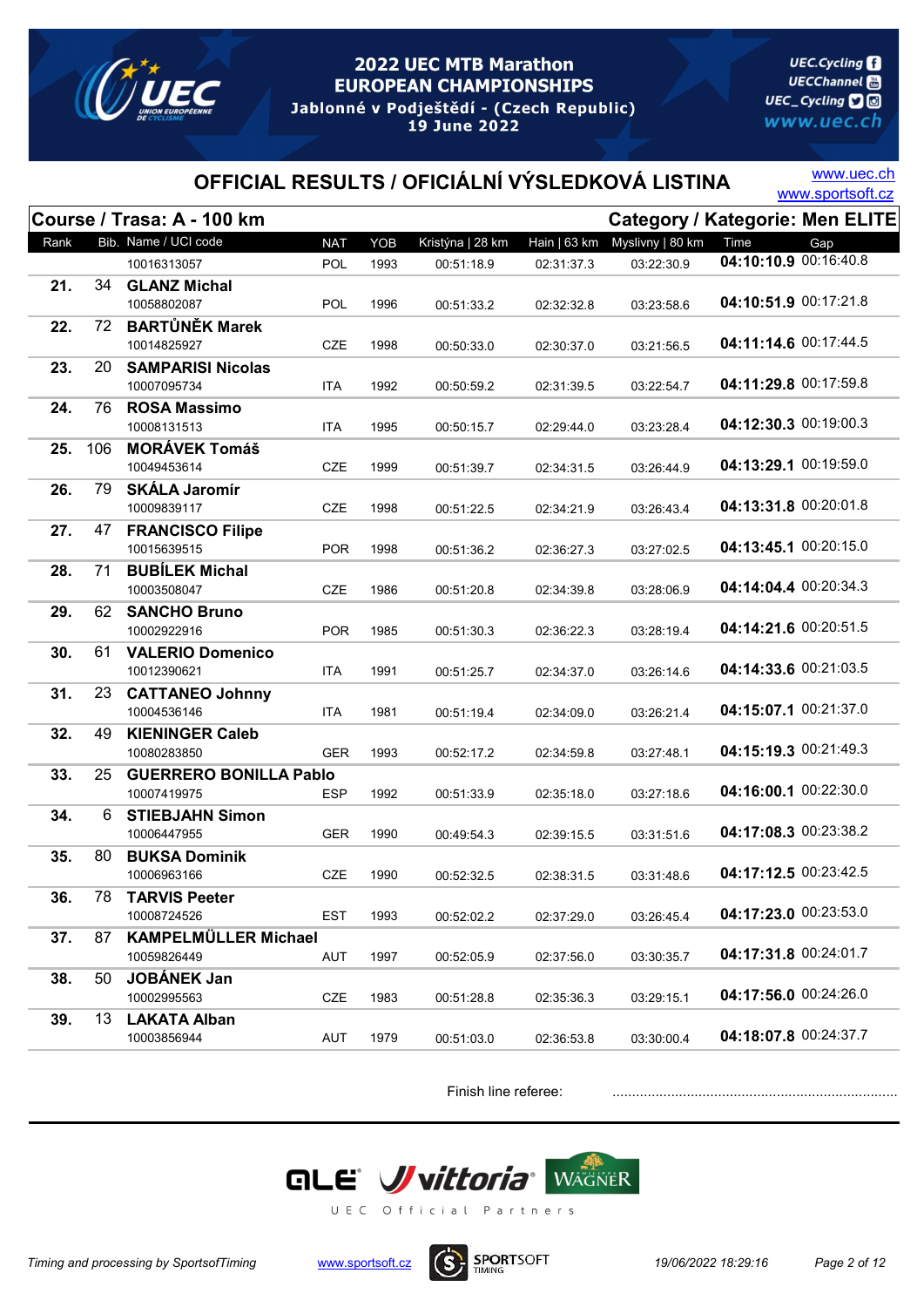

**UEC.Cycling UECChannel** 圖 UEC\_Cycling **D** www.uec.ch

# OFFICIAL RESULTS / OFICIÁLNÍ VÝSLEDKOVÁ LISTINA WWW.sportsoft.cz

www.uec.ch

|      |     | Course / Trasa: A - 100 km            |            |      |                  |              |                  |                       | <b>Category / Kategorie: Men ELITE</b> |
|------|-----|---------------------------------------|------------|------|------------------|--------------|------------------|-----------------------|----------------------------------------|
| Rank |     | Bib. Name / UCI code                  | <b>NAT</b> | YOB  | Kristýna   28 km | Hain   63 km | Myslivny   80 km | Time                  | Gap                                    |
| 40.  | 21  | <b>GEISMAYR Daniel</b>                |            |      |                  |              |                  |                       |                                        |
|      |     | 10005915970                           | AUT        | 1989 | 00:50:06.8       | 02:29:33.0   | 03:26:43.1       | 04:18:36.0 00:25:06.0 |                                        |
| 41.  | 56  | <b>PALUTA Michal</b>                  |            |      |                  |              |                  |                       |                                        |
|      |     | 10007946506                           | POL        | 1995 | 00:50:56.2       | 02:33:53.8   | 03:27:22.9       | 04:20:05.0 00:26:34.9 |                                        |
| 42.  | 102 | <b>RAKUS Ondřej</b>                   |            |      |                  |              |                  |                       |                                        |
|      |     | 10117050183                           | CZE        | 2002 | 00:52:40.0       | 02:39:10.5   | 03:32:16.6       | 04:20:11.0 00:26:40.9 |                                        |
| 43.  | 81  | PASTUSHENKO Yan                       |            |      |                  |              |                  |                       |                                        |
|      |     | 10052599949                           | <b>UKR</b> | 1996 | 00:51:41.4       | 02:36:53.9   | 03:30:40.6       | 04:20:53.0 00:27:22.9 |                                        |
| 44.  | 46  | <b>HEIDENREICH Lennard</b>            |            |      |                  |              |                  |                       |                                        |
|      |     | 10014737415                           | <b>GER</b> | 1995 | 00:52:40.9       | 02:41:25.8   | 03:34:34:4       | 04:21:07.0 00:27:36.9 |                                        |
| 45.  | 48  | <b>RANKER Niclas</b>                  |            |      |                  |              |                  |                       |                                        |
|      |     | 10016246571                           | <b>GER</b> | 1996 | 00:52:42.5       | 02:39:15.0   | 03:33:28.2       | 04:21:31.7 00:28:01.7 |                                        |
| 46.  | 60  | <b>KAUFMANN Lukas</b>                 |            |      |                  |              |                  |                       |                                        |
|      |     | 10008596911                           | AUT        | 1994 | 00:54:48.7       | 02:42:13.7   | 03:35:28.2       | 04:23:12.0 00:29:41.9 |                                        |
| 47.  | 116 | <b>VAN DER MEER Gosse</b>             |            |      |                  |              |                  |                       |                                        |
|      |     | 10008845471                           | <b>NED</b> | 1995 | 00:52:01.7       | 02:38:13.5   | 03:33:57.9       | 04:23:38.5 00:30:08.4 |                                        |
| 48.  | 69  | <b>DUCA George-Bogdan</b>             |            |      |                  |              |                  |                       |                                        |
|      |     | 10010776074                           | <b>ROM</b> | 1991 | 00:54:44.2       | 02:42:25.9   | 03:36:03.9       | 04:24:21.5 00:30:51.4 |                                        |
| 49.  | 30  | <b>OMARSSON Ingvar</b>                |            |      |                  |              |                  |                       |                                        |
|      |     | 10010957142                           | <b>ICE</b> | 1989 | 00:52:04.0       | 02:37:04.5   | 03:33:26.4       | 04:25:50.2 00:32:20.1 |                                        |
| 50.  | 41  | <b>VALDRIGHI Stefano</b>              |            |      |                  |              |                  |                       |                                        |
|      |     | 10007719059                           | <b>ITA</b> | 1994 | 00:52:02.7       | 02:34:31.6   | 03:33:50.6       | 04:28:52.9 00:35:22.9 |                                        |
| 51.  | 45  | <b>BILLI Jacopo</b>                   |            |      |                  |              |                  | 04:28:53.4 00:35:23.4 |                                        |
|      |     | 10008131412                           | <b>ITA</b> | 1994 | 00:51:24.8       | 02:39:19.0   | 03:36:56.4       |                       |                                        |
| 52.  | 64  | <b>KOZAK Mariusz</b>                  |            |      |                  |              |                  | 04:31:06.4 00:37:36.3 |                                        |
|      |     | 10007849102                           | <b>POL</b> | 1992 | 00:54:46.3       | 02:43:50.4   | 03:40:32.9       |                       |                                        |
| 53.  | 75  | <b>OSTASZEWSKI Karol</b>              |            |      |                  |              |                  | 04:31:08.9 00:37:38.8 |                                        |
|      |     | 10015773392                           | <b>POL</b> | 1998 | 00:52:04.7       | 02:38:58.3   | 03:37:38.9       |                       |                                        |
| 54.  | 112 | <b>SCHÄTZL Martin</b><br>10092660545  |            |      |                  |              |                  | 04:31:11.7 00:37:41.6 |                                        |
|      |     |                                       | <b>GER</b> | 1992 | 00:55:18.2       | 02:45:24.4   | 03:41:04.2       |                       |                                        |
| 55.  | 128 | <b>JELÍNEK Josef</b><br>10009745652   | <b>CZE</b> | 1998 |                  |              | 03:45:48.7       | 04:32:56.9 00:39:26.8 |                                        |
|      |     |                                       |            |      | 00:51:35.5       | 02:45:27.7   |                  |                       |                                        |
| 56.  | 113 | <b>STARK Sebastian</b><br>10005927286 | <b>GER</b> | 1987 | 00:53:38.8       | 02:42:00.8   | 03:42:40.9       | 04:33:16.6 00:39:46.6 |                                        |
| 57.  | 89  |                                       |            |      |                  |              |                  |                       |                                        |
|      |     | <b>NERADIL Vojtěch</b><br>10047364575 | CZE        | 2001 | 00:52:32.2       | 02:42:01.2   | 03:43:29.4       | 04:33:30.9 00:40:00.8 |                                        |
| 58.  | 99  | <b>TRNKA Dominik</b>                  |            |      |                  |              |                  |                       |                                        |
|      |     | 10129921881                           | CZE        | 1989 | 00:54:44.7       | 02:45:57.9   | 03:43:08.5       | 04:33:50.9 00:40:20.8 |                                        |
| -^   |     | <b>BAHAA NU</b>                       |            |      |                  |              |                  |                       |                                        |

59. 58 VERA RAMOS Nelson

Finish line referee:



Timing and processing by SportsofTiming www.sportsoft.cz **19/06/2022 18:29:16** Page 3 of 12

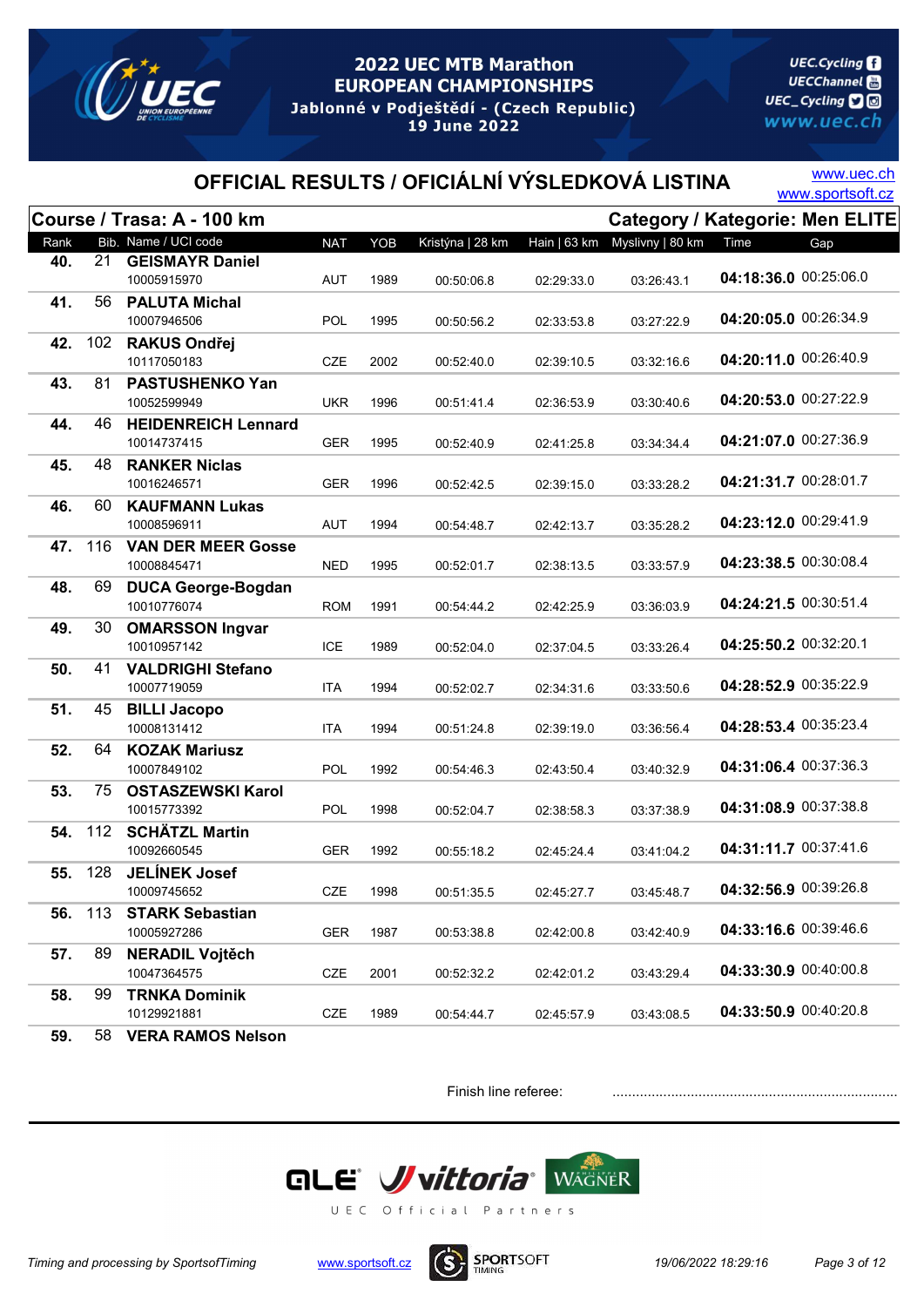

**UEC.Cycling UECChannel** 圖 UEC\_Cycling **D** www.uec.ch

# OFFICIAL RESULTS / OFICIÁLNÍ VÝSLEDKOVÁ LISTINA WWW.sportsoft.cz

www.uec.ch

|      |     | Course / Trasa: A - 100 km       |            |      |                  |              | <b>Category / Kategorie: Men ELITE</b> |                       |     |
|------|-----|----------------------------------|------------|------|------------------|--------------|----------------------------------------|-----------------------|-----|
| Rank |     | Bib. Name / UCI code             | <b>NAT</b> | YOB  | Kristýna   28 km | Hain   63 km | Myslivny   80 km                       | Time                  | Gap |
|      |     | 10050311961                      | <b>ESP</b> | 1991 |                  | 02:45:29.9   | 03:43:36.9                             | 04:34:39.9 00:41:09.8 |     |
| 60.  | 94  | <b>SCHERMANN Peter</b>           |            |      |                  |              |                                        |                       |     |
|      |     | 10048539992                      | <b>GER</b> | 1988 | 00:53:49.5       | 02:48:12.2   | 03:45:45.7                             | 04:36:34.3 00:43:04.3 |     |
| 61.  | 19  | <b>HYNEK Kristian</b>            |            |      |                  |              |                                        |                       |     |
|      |     | 10003397206                      | <b>CZE</b> | 1980 | 00:55:22.0       | 02:49:56.7   | 03:47:52.2                             | 04:37:12.6 00:43:42.5 |     |
| 62.  | 77  | <b>WARDELL Robert</b>            |            |      |                  |              |                                        |                       |     |
|      |     | 10004298595                      | <b>GBR</b> | 1985 | 00:54:50.0       | 02:47:52.9   | 03:46:42.9                             | 04:37:51.3 00:44:21.3 |     |
| 63.  | 29  | <b>MILTIADIS Andreas</b>         |            |      |                  |              |                                        |                       |     |
|      |     | 10010664324                      | <b>CYP</b> | 1996 | 00:50:58.5       | 02:45:42.4   | 03:48:01.2                             | 04:38:20.1 00:44:50.0 |     |
| 64.  | 22  | <b>MORCILLO VERGARA Enrique</b>  |            |      |                  |              |                                        |                       |     |
|      |     | 10008163542                      | ESP        | 1990 | 00:50:06.7       | 02:40:23.8   | 03:49:12.9                             | 04:42:23.1 00:48:53.0 |     |
| 65.  | 24  | <b>TAFFAREL Nicola</b>           |            |      |                  |              |                                        |                       |     |
|      |     | 10011037469                      | <b>ITA</b> | 1999 | 00:50:32.2       | 02:33:02.5   | 03:30:34.6                             | 04:42:23.3 00:48:53.2 |     |
| 66.  | 96  | <b>WERANI Luca</b>               |            |      |                  |              |                                        | 04:42:23.5 00:48:53.5 |     |
|      |     | 10035119943                      | <b>AUT</b> | 2002 | 00:54:49.0       | 02:47:23.2   | 03:50:18.3                             |                       |     |
| 67.  | 73  | <b>SPIEGEL Til</b>               |            |      |                  |              |                                        | 04:42:28.5 00:48:58.5 |     |
|      |     | 10016274358                      | <b>GER</b> | 1995 | 00:55:18.0       | 02:50:06.2   | 03:50:03.4                             |                       |     |
| 68.  | 85  | <b>COMINELLI Christian</b>       | <b>ITA</b> |      |                  |              |                                        | 04:44:58.5 00:51:28.4 |     |
|      | 70  | 10003323444                      |            | 1988 | 00:51:23.8       | 02:37:06.0   | 03:43:50.9                             |                       |     |
| 69.  |     | <b>HERROD Seb</b><br>10018089066 | <b>GBR</b> | 1988 | 00:55:46.5       | 02:54:29.4   | 03:54:49.7                             | 04:45:10.3 00:51:40.2 |     |
| 70.  | 86  | <b>HLŮŽEK Radim</b>              |            |      |                  |              |                                        |                       |     |
|      |     | 10095719176                      | CZE        | 1992 | 00:53:06.0       | 02:50:38.4   | 03:52:39.2                             | 04:45:26.8 00:51:56.7 |     |
| 71.  | 63  | <b>MANIKAS Domas</b>             |            |      |                  |              |                                        |                       |     |
|      |     | 10007946809                      | LTU        | 1991 |                  | 02:54:41.2   | 03:54:05.9                             | 04:46:19.0 00:52:48.9 |     |
| 72.  | 31  | <b>DAMEK Milan</b>               |            |      |                  |              |                                        |                       |     |
|      |     | 10006908202                      | <b>CZE</b> | 1992 | 00:52:23.5       | 02:50:58.4   | 03:54:18.9                             | 04:47:19.5 00:53:49.4 |     |
| 73.  | 110 | <b>EDLER Elias</b>               |            |      |                  |              |                                        |                       |     |
|      |     | 10118484975                      | <b>GER</b> | 2002 | 00:56:06.5       | 02:55:06.4   | 03:55:36.4                             | 04:47:53.0 00:54:22.9 |     |
| 74.  | 90  | <b>STRAKA Michal</b>             |            |      |                  |              |                                        |                       |     |
|      |     | 10006695105                      | <b>SVK</b> | 1991 | 00:55:19.0       | 02:51:26.9   | 03:54:56.4                             | 04:48:38.7 00:55:08.7 |     |
| 75.  | 100 | <b>TEKULA Hynek</b>              |            |      |                  |              |                                        |                       |     |
|      |     | 10093676823                      | CZE        | 1999 | 00:57:33.0       | 02:55:37.7   | 03:54:16.5                             | 04:51:06.5 00:57:36.4 |     |
| 76.  | 95  | LÁVIČKA Adam                     |            |      |                  |              |                                        |                       |     |
|      |     | 10093321660                      | CZE        | 2002 | 00:52:41.5       | 02:50:55.4   | 03:55:44.7                             | 04:51:35.2 00:58:05.1 |     |
| 77.  | 74  | <b>MATTELIN Erik</b>             |            |      |                  |              |                                        |                       |     |
|      |     | 10022394048                      | SWE        | 1986 | 00:52:06.8       | 02:50:36.9   | 03:56:03.2                             | 04:53:46.9 01:00:16.9 |     |
| 78.  | 92  | <b>KUNZE Valentin</b>            |            |      |                  |              |                                        |                       |     |
|      |     | 10058589192                      | <b>GER</b> | 1995 | 01:00:18.2       | 02:59:31.9   | 04:04:30.2                             | 05:01:52.1 01:08:22.0 |     |



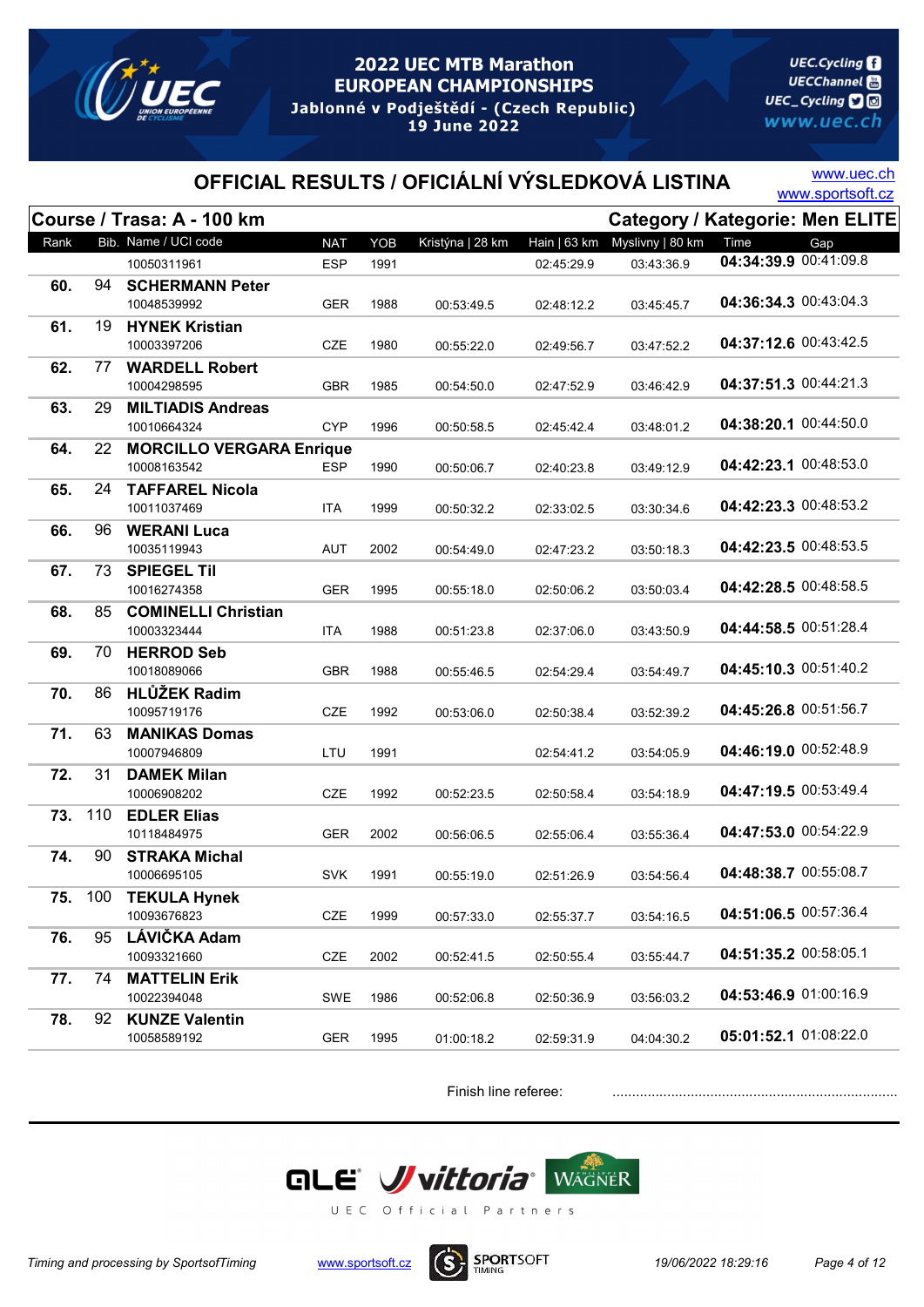

**UEC.Cycling UECChannel** 圖 UEC\_Cycling **D** www.uec.ch

# OFFICIAL RESULTS / OFICIÁLNÍ VÝSLEDKOVÁ LISTINA WWW.sportsoft.cz

www.uec.ch

|      |         | Course / Trasa: A - 100 km       |            |      |                  |              |                  |                       | Category / Kategorie: Men ELITE |
|------|---------|----------------------------------|------------|------|------------------|--------------|------------------|-----------------------|---------------------------------|
| Rank |         | Bib. Name / UCI code             | <b>NAT</b> | YOB  | Kristýna   28 km | Hain   63 km | Myslivny   80 km | Time                  | Gap                             |
| 79.  | 97      | <b>HRDLIČKA Aleš</b>             |            |      |                  |              |                  |                       |                                 |
|      |         | 10047371245                      | <b>CZE</b> | 2002 | 00:55:55.5       | 02:59:14.1   | 04:06:49.7       | 05:03:14.1 01:09:44.0 |                                 |
| 80.  | 98      | <b>BULAWA David</b>              |            |      |                  |              |                  |                       |                                 |
|      |         | 10117049981                      | CZE        | 1993 | 00:56:32.2       | 02:57:45.2   | 04:07:01.4       | 05:05:17.6 01:11:47.5 |                                 |
| 81.  | 91      | <b>KOZÁK Matouš</b>              |            |      |                  |              |                  |                       |                                 |
|      |         | 10047425809                      | CZE        | 1998 | 00:56:27.5       | 02:51:20.9   | 04:00:51.9       | 05:05:36.3 01:12:06.2 |                                 |
| 82.  | 68      | <b>TERMENS NADAL Josep</b>       |            |      |                  |              |                  |                       |                                 |
|      |         | 10023474889                      | <b>ESP</b> | 1993 | 00:59:22.5       | 03:02:10.2   | 04:10:19.1       | 05:12:13.0 01:18:42.9 |                                 |
| 83.  | 105     | <b>KLUSÁK Radim</b>              |            |      |                  |              |                  |                       |                                 |
|      |         | 10079064377                      | CZE        | 2000 | 00:56:11.2       | 03:09:08.9   | 04:19:31.4       | 05:17:11.9 01:23:41.9 |                                 |
| 84.  | 67      | <b>SCHUHMANN Jens</b>            |            |      |                  |              |                  |                       |                                 |
|      |         | 10072568714                      | <b>GER</b> | 1990 | 00:57:31.5       | 03:04:34.2   | 04:16:59.4       | 05:21:06.7 01:27:36.6 |                                 |
| 85.  | 121     | <b>WELSCH Lukas</b>              |            |      |                  |              |                  |                       |                                 |
|      |         | 10127399578                      | <b>CZE</b> | 2002 | 01:03:58.0       | 03:20:30.4   | 04:29:39.4       | 05:25:19.4 01:31:49.3 |                                 |
| 86.  | 109     | <b>PARKER James</b>              |            |      |                  |              |                  |                       |                                 |
|      |         | 10088097101                      | <b>GBR</b> | 1979 | 01:03:45.7       | 03:22:12.4   | 04:29:30.4       | 05:25:25.1 01:31:55.0 |                                 |
|      | 87. 111 | <b>ZEIBIG Florian</b>            |            |      |                  |              |                  |                       |                                 |
|      |         | 10112994371                      | GER        | 1991 | 01:01:09.5       | 03:16:35.4   | 04:30:50.9       | 05:36:44.0 01:43:13.9 |                                 |
| 88.  | 104     | <b>VESELÝ Radek</b>              |            |      |                  |              |                  |                       |                                 |
|      |         | 10106543366                      | <b>CZE</b> | 2002 | 00:57:58.7       | 03:09:40.7   | 04:28:10.6       | 05:36:58.2 01:43:28.2 |                                 |
| 89.  | 114     | <b>SPICHTINGER Stanley</b>       |            |      |                  |              |                  |                       |                                 |
|      |         | 10125834949                      | <b>GER</b> | 2000 | 01:04:15.3       | 03:24:30.9   | 04:43:34.9       | 05:39:15.7 01:45:45.6 |                                 |
| 90.  | 82      | <b>BEHR Julien</b>               |            |      |                  |              |                  |                       |                                 |
|      |         | 10014756512                      | <b>FRA</b> | 1984 | 01:05:29.5       | 03:24:35.9   | 04:37:24.4       | 05:42:30.9 01:49:00.9 |                                 |
|      | 7       | <b>DIAS José</b>                 |            |      |                  |              |                  |                       |                                 |
|      |         | 10007931247                      | <b>POR</b> | 1994 | 00:50:29.7       | 02:38:09.8   |                  | <b>DNF</b>            |                                 |
|      | 11      | <b>GUERRA CARRETERO Francesc</b> |            |      |                  |              |                  |                       |                                 |
|      |         | 10000584695                      | ESP        | 1989 | 00:50:56.0       | 02:30:47.0   |                  | <b>DNF</b>            |                                 |
|      |         | 12 PRUUS Peeter                  |            |      |                  |              |                  |                       |                                 |
|      |         | 10006996613                      | <b>EST</b> | 1989 | 01:03:04.5       |              | 05:21:28.3       | <b>DNF</b>            |                                 |
|      | 17      | <b>HEM Ole</b>                   |            |      |                  |              |                  |                       |                                 |
|      |         | 10007330251                      | <b>NOR</b> | 1992 | 00:51:38.4       |              |                  | <b>DNF</b>            |                                 |
|      | 26      | <b>MANTECON GUTIERREZ Sergio</b> |            |      |                  |              |                  | <b>DNF</b>            |                                 |
|      |         | 10003279388                      | <b>ESP</b> | 1984 | 00:50:31.0       |              |                  |                       |                                 |
|      | 32      | <b>SANCHEZ RUIZ Jose Maria</b>   |            |      |                  |              |                  | <b>DNF</b>            |                                 |
|      |         | 10006818878                      | <b>ESP</b> | 1991 | 00:51:11.7       | 02:33:32.5   |                  |                       |                                 |
|      | 33      | <b>SMEENGE Tim</b>               |            |      |                  |              |                  | <b>DNF</b>            |                                 |
|      |         | 10011137705                      | <b>NED</b> | 1995 | 00:51:30.7       | 02:42:11.3   |                  |                       |                                 |
|      | 37      | <b>HÄUSER Paul</b>               |            |      |                  |              |                  |                       |                                 |

Finish line referee: .......................................................................................



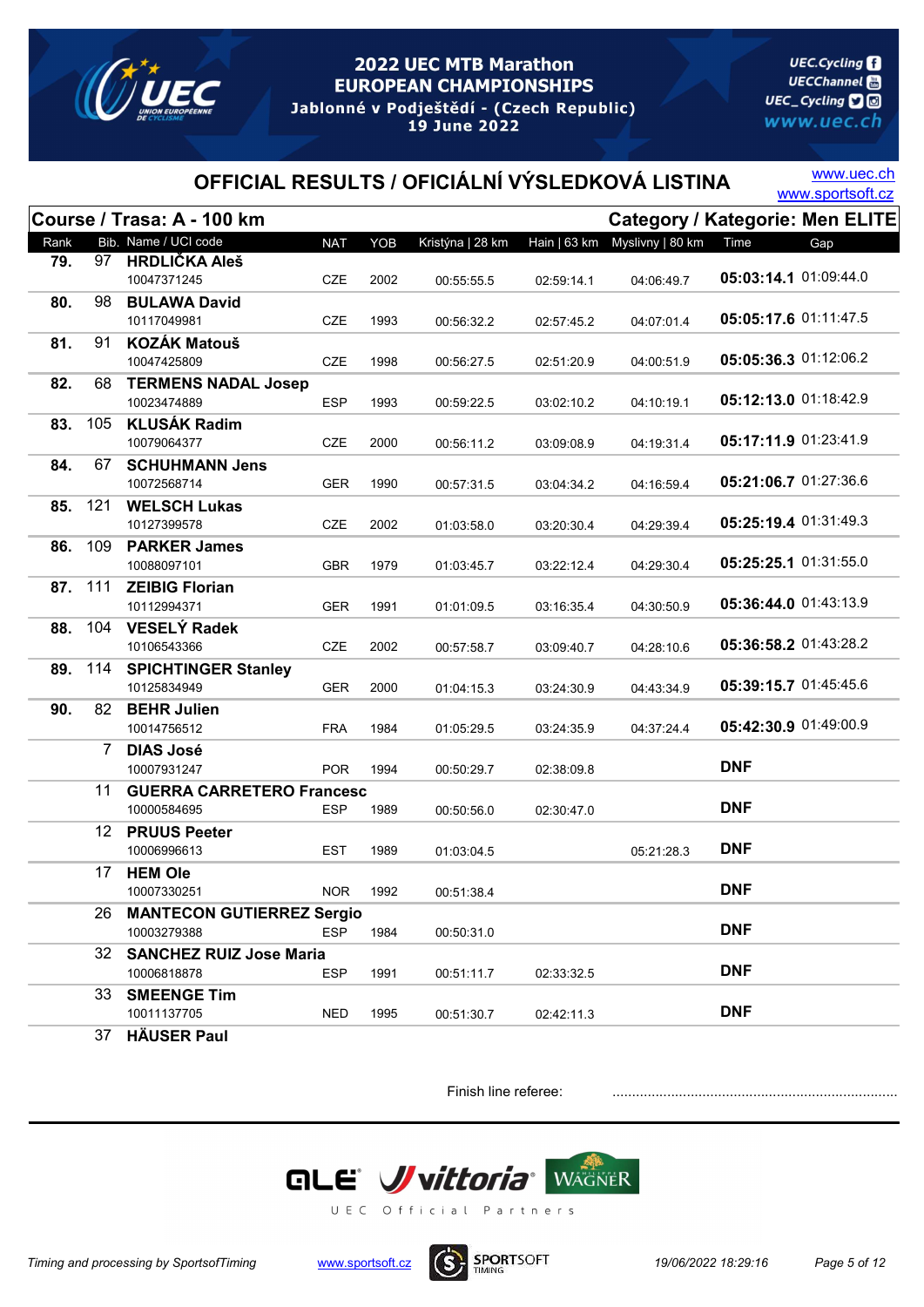

**UEC.Cycling UECChannel** 圖 UEC\_Cycling **D** www.uec.ch

# OFFICIAL RESULTS / OFICIÁLNÍ VÝSLEDKOVÁ LISTINA WWW.sportsoft.cz

www.uec.ch

|      | Course / Trasa: A - 100 km              |            |      |                  |            | Category / Kategorie: Men ELITE |            |     |  |
|------|-----------------------------------------|------------|------|------------------|------------|---------------------------------|------------|-----|--|
| Rank | Bib. Name / UCI code                    | <b>NAT</b> | YOB  | Kristýna   28 km |            | Hain   63 km  Myslivny   80 km  | Time       | Gap |  |
|      | 10036189973                             | <b>GER</b> | 1998 | 00:52:43.2       |            |                                 | <b>DNF</b> |     |  |
|      | 39 CHIARINI Riccardo                    |            |      |                  |            |                                 |            |     |  |
|      | 10002711839                             | <b>ITA</b> | 1984 | 00:49:55.7       | 02:34:29.3 | 03:44:00.9                      | <b>DNF</b> |     |  |
|      | 40 VIŠŇOVSKÝ Tomáš                      |            |      |                  |            |                                 |            |     |  |
|      | 10008821526                             | <b>SVK</b> | 1993 | 00:51:28.9       |            |                                 | <b>DNF</b> |     |  |
|      | 43 ULMAN Matouš                         |            |      |                  |            |                                 |            |     |  |
|      | 10005872423                             | CZE        | 1984 | 00:51:04.2       | 02:31:43.5 |                                 | <b>DNF</b> |     |  |
|      | 52 FAILLI Francesco                     |            |      |                  |            |                                 |            |     |  |
|      | 10002489749                             | <b>ITA</b> | 1983 | 00:51:25.0       |            |                                 | <b>DNF</b> |     |  |
|      | 54 STROŽ Jan                            |            |      |                  |            |                                 |            |     |  |
|      | 10006569510                             | <b>CZE</b> | 1989 | 00:57:29.0       |            |                                 | <b>DNF</b> |     |  |
| 59.  | <b>CASAGRANDE Francesco</b>             |            |      |                  |            |                                 |            |     |  |
|      | 10000836406                             | <b>ITA</b> | 1970 | 00:50:31.7       | 02:34:30.8 | 03:38:47.4                      | <b>DNF</b> |     |  |
| 66   | <b>STARKER Sascha</b>                   |            |      |                  |            |                                 |            |     |  |
|      | 10009774550                             | <b>GER</b> | 1989 | 00:52:31.7       | 02:52:49.7 | 03:59:04.4                      | <b>DNF</b> |     |  |
|      | 83 RYDVAL Filip                         |            |      |                  |            |                                 |            |     |  |
|      | 10009918434                             | CZE        | 1996 | 00:51:17.2       | 02:59:10.2 |                                 | <b>DNF</b> |     |  |
|      | 84 ŠORF Pavel                           |            |      |                  |            |                                 |            |     |  |
|      | 10047348209                             | CZE        | 1999 | 00:55:17.2       | 02:57:52.9 |                                 | <b>DNF</b> |     |  |
| 88.  | <b>SÖLTER Marcus</b>                    |            |      |                  |            |                                 | <b>DNF</b> |     |  |
|      | 10058590307                             | <b>GER</b> | 1989 | 01:01:06.5       |            |                                 |            |     |  |
| 93   | <b>HNÍK Karel</b>                       |            |      |                  |            |                                 | <b>DNF</b> |     |  |
|      | 10006120781                             | CZE        | 1991 | 00:51:21.4       |            |                                 |            |     |  |
| 103  | JEŽEK Petr                              |            |      |                  |            |                                 | <b>DNF</b> |     |  |
|      | 10012053444                             | CZE        | 1992 | 00:56:10.0       | 03:04:09.4 |                                 |            |     |  |
| 108  | <b>SABATIER Thibault</b><br>10006460988 | <b>FRA</b> | 1988 |                  |            |                                 | <b>DNF</b> |     |  |
|      |                                         |            |      | 01:07:26.0       |            |                                 |            |     |  |
|      | 115 FROHNS Torben<br>10074598842        | <b>GER</b> | 1999 | 00:57:02.0       |            |                                 | <b>DNF</b> |     |  |
|      | 119 STAWOWY Szymon                      |            |      |                  |            |                                 |            |     |  |
|      | 10119978573                             | <b>POL</b> | 1991 |                  |            |                                 | <b>DNS</b> |     |  |
| 120  | <b>NATALEVIČIUS Paulius</b>             |            |      |                  |            |                                 |            |     |  |
|      | 10010910965                             | LTU        | 1989 |                  |            |                                 | <b>DNS</b> |     |  |
|      |                                         |            |      |                  |            |                                 |            |     |  |

Finish line referee:



UEC Official Partners

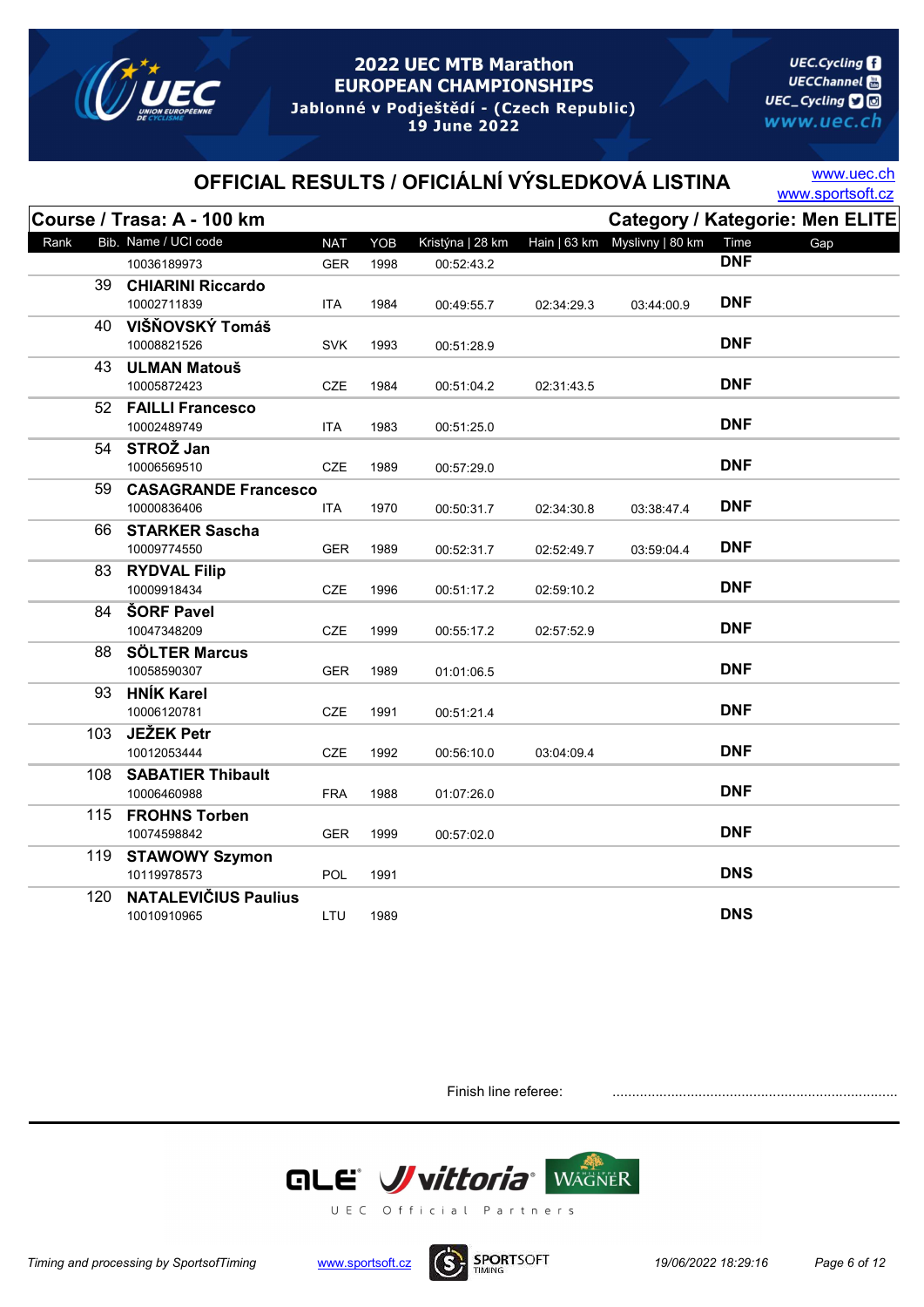

**UEC.Cycling UECChannel** 圖 UEC\_Cycling **D** www.uec.ch

# OFFICIAL RESULTS / OFICIÁLNÍ VÝSLEDKOVÁ LISTINA WWW.sportsoft.cz

www.uec.ch

|      |                | Course / Trasa: A - 100 km         |            |      |                  |            |                                |                       | Category / Kategorie: Men MASTERS 35 - 39 |
|------|----------------|------------------------------------|------------|------|------------------|------------|--------------------------------|-----------------------|-------------------------------------------|
| Rank |                | Bib. Name / UCI code               | <b>NAT</b> | YOB  | Kristýna   28 km |            | Hain   63 km  Myslivny   80 km | Time                  | Gap                                       |
|      |                | 1. 223 PURNINS Lauris              |            |      |                  |            |                                |                       |                                           |
|      |                | 10005950124                        | LAT        | 1986 | 00:53:15.0       | 02:40:14.7 | 03:33:09.9                     | 04:19:40.7 00:00:00.0 |                                           |
|      | 2. 201         | <b>VAN AELBROECK Michiel</b>       |            |      |                  |            |                                |                       |                                           |
|      |                | 10003038407                        | BEL        | 1986 | 00:53:35.7       | 02:41:22.9 | 03:36:11.9                     | 04:26:58.9 00:07:18.1 |                                           |
|      | 3. 224         | <b>VAN BOXSTAEL Stijn</b>          |            |      |                  |            |                                |                       |                                           |
|      |                | 10005771985                        | <b>BEL</b> | 1986 | 00:53:21.5       | 02:45:28.7 | 03:41:20.4                     | 04:32:18.4 00:12:37.6 |                                           |
|      | 4. 205         | <b>GEIMECKE Sebastian</b>          |            |      |                  |            |                                |                       |                                           |
|      |                | 10006439770                        | <b>GER</b> | 1987 | 00:54:59.7       | 02:48:34.2 | 03:43:24.2                     | 04:34:47.3 00:15:06.6 |                                           |
|      | 5. 214         | <b>DE GROOTE Nicolas</b>           |            |      |                  |            |                                |                       |                                           |
|      |                | 10110814804                        | <b>BEL</b> | 1986 | 00:53:22.0       | 02:46:49.7 | 03:54:20.7                     | 04:44:31.2 00:24:50.5 |                                           |
|      | 6. 213         | <b>HEROLD Lars</b>                 |            |      |                  |            |                                | 04:44:49.0 00:25:08.2 |                                           |
|      |                | 10061917306                        | <b>GER</b> | 1987 | 00:55:10.5       | 02:50:09.2 | 03:51:54.4                     |                       |                                           |
|      | 7. 202         | <b>SCHOLZE Patrick</b>             |            |      |                  |            |                                | 04:45:16.0 00:25:35.2 |                                           |
|      |                | 10059622749                        | GER        | 1987 | 00:56:08.5       | 02:54:38.9 | 03:53:28.7                     |                       |                                           |
|      | 8. 221         | <b>TATICEK Petr</b><br>10009695334 | <b>CZE</b> | 1985 |                  | 02:55:06.7 | 03:56:09.0                     | 04:46:45.7 00:27:04.9 |                                           |
|      | 9. 222         | <b>KOBLIHA Ondřej</b>              |            |      | 00:54:41.8       |            |                                |                       |                                           |
|      |                | 10006974078                        | <b>CZE</b> | 1985 | 00:56:24.5       | 02:54:31.9 | 03:54:13.7                     | 04:48:10.0 00:28:29.2 |                                           |
| 10.  | 209            | <b>D'ORIA Andrea</b>               |            |      |                  |            |                                |                       |                                           |
|      |                | 10015889590                        | <b>ITA</b> | 1985 | 00:53:23.0       | 02:40:58.9 | 03:43:29.7                     | 04:48:26.7 00:28:45.9 |                                           |
|      | 11. 212        | <b>MÜLLER Jonas</b>                |            |      |                  |            |                                |                       |                                           |
|      |                | 10043811042                        | <b>GER</b> | 1986 | 00:54:58.0       | 02:53:50.7 | 03:55:49.7                     | 04:49:08.4 00:29:27.7 |                                           |
|      | 12. 210        | <b>STRNKA Tomáš</b>                |            |      |                  |            |                                |                       |                                           |
|      |                | 10105621765                        | CZE        | 1986 | 00:53:15.3       | 02:51:16.4 | 04:03:27.7                     | 04:56:15.1 00:36:34.3 |                                           |
|      | 13. 216        | ŠINDELÁŘ Petr                      |            |      |                  |            |                                |                       |                                           |
|      |                | 10117498205                        | <b>CZE</b> | 1986 | 00:56:57.8       | 02:58:43.2 | 04:04:30.2                     | 05:00:33.1 00:40:52.3 |                                           |
|      | 14. 217        | SOPOUŠEK Vojtěch                   |            |      |                  |            |                                |                       |                                           |
|      |                | 10130110730                        | CZE        | 1985 | 01:00:33.2       | 03:06:49.9 | 04:09:40.4                     | 05:06:54.3 00:47:13.5 |                                           |
|      | 15. 218        | AŠKA Václav                        |            |      |                  |            |                                |                       |                                           |
|      |                | 10006019034                        | <b>CZE</b> | 1987 | 00:58:13.2       | 03:08:38.9 | 04:15:00.4                     | 05:08:07.0 00:48:26.2 |                                           |
|      | 16. 207        | <b>SOLC Radek</b>                  |            |      |                  |            |                                |                       |                                           |
|      |                | 10092954171                        | CZE        | 1987 | 01:02:10.0       | 03:14:57.9 | 04:17:48.9                     | 05:10:45.0 00:51:04.2 |                                           |
|      | <b>17.</b> 211 | <b>BOECKMANS Bart</b>              |            |      |                  |            |                                |                       |                                           |
|      |                | 10012754672                        | <b>BEL</b> | 1984 | 01:00:05.2       | 03:06:09.2 | 04:14:53.9                     | 05:16:16.2 00:56:35.4 |                                           |
|      | 18. 219        | <b>KUPKE Marco</b>                 |            |      |                  |            |                                |                       |                                           |
|      |                | 10059209184                        | <b>GER</b> | 1984 | 01:02:24.0       | 03:20:49.4 | 04:26:36.4                     | 05:20:27.4 01:00:46.6 |                                           |
|      | 19. 208        | <b>NEŠPOR Patrik</b>               |            |      |                  |            |                                |                       |                                           |
|      |                | 10096606223                        | CZE        | 1985 | 01:02:22.5       | 03:23:42.6 | 04:36:46.9                     | 05:39:37.9 01:19:57.2 |                                           |
|      |                | 20. 215 KNOT Jindřich              |            |      |                  |            |                                |                       |                                           |

Finish line referee: .......................................................................................



Timing and processing by SportsofTiming www.sportsoft.cz **19/06/2022 18:29:16** Page 7 of 12

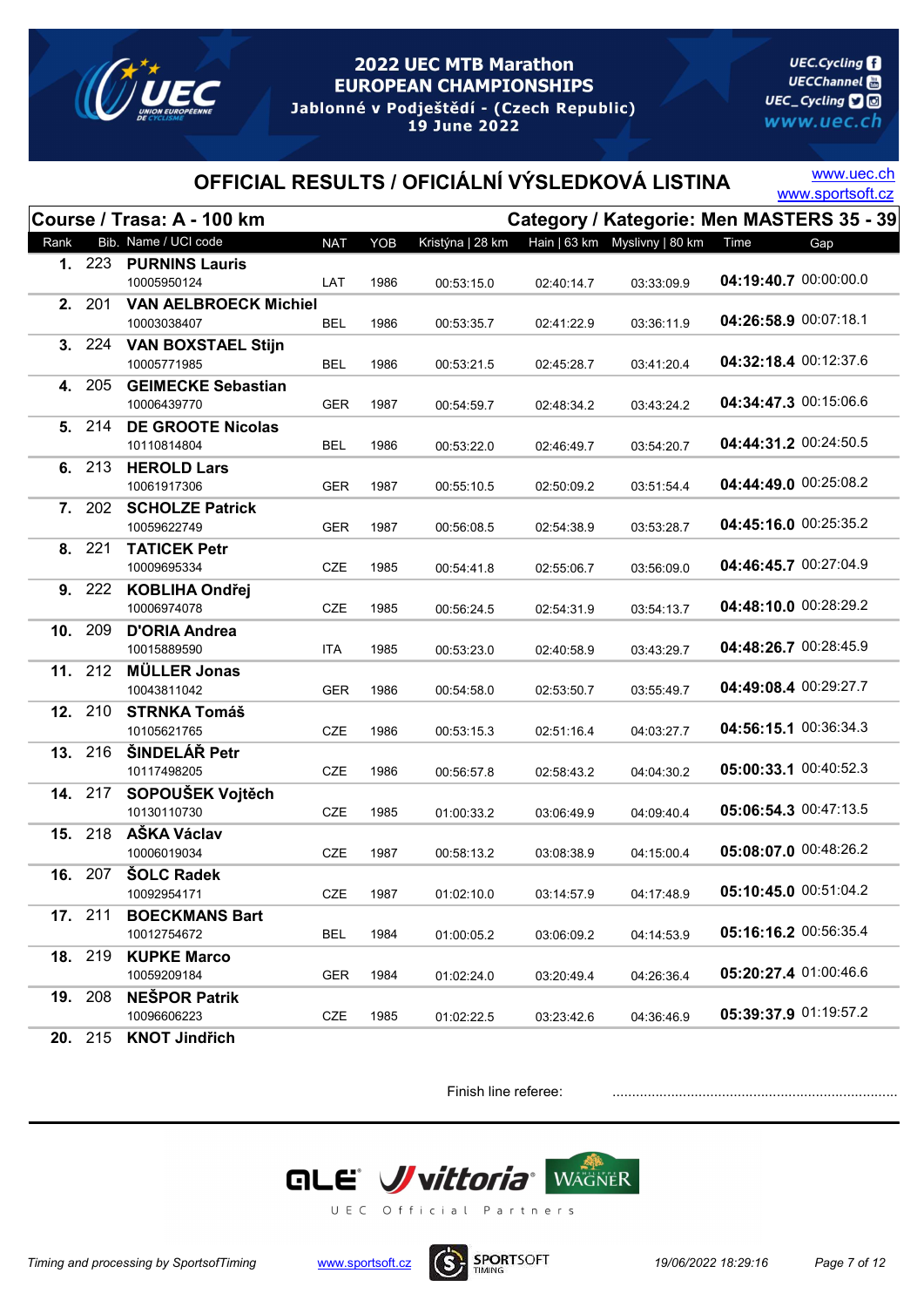

# OFFICIAL RESULTS / OFICIÁLNÍ VÝSLEDKOVÁ LISTINA WWW.sportsoft.cz

www.uec.ch

|      | <b>Course / Trasa: A - 100 km</b> |            |      |                  |            | Category / Kategorie: Men MASTERS 35 - 39 |            |                       |  |
|------|-----------------------------------|------------|------|------------------|------------|-------------------------------------------|------------|-----------------------|--|
| Rank | Bib. Name / UCI code              | <b>NAT</b> | YOB  | Kristýna   28 km |            | Hain   63 km Myslivny   80 km             | Time       | Gap                   |  |
|      | 10046903928                       | <b>CZE</b> | 1985 | 01:04:38.7       | 03:28:56.4 | 04:40:22.1                                |            | 05:40:18.0 01:20:37.2 |  |
| 203  | <b>MEMBREZ Stéphane</b>           |            |      |                  |            |                                           |            |                       |  |
|      | 10110080735                       | SUI        | 1986 | 00:56:25.0       | 03:05:29.7 |                                           | <b>DNF</b> |                       |  |
| 206  | <b>HYNEČEK Michal</b>             |            |      |                  |            |                                           |            |                       |  |
|      | 10064120418                       | CZE        | 1985 | 00:58:41.0       | 03:36:14.7 |                                           | <b>DNF</b> |                       |  |
| 220  | <b>KARÁSEK Vladislav</b>          |            |      |                  |            |                                           |            |                       |  |
|      | 10013648688                       | CZE        | 1984 | 00:57:07.5       |            |                                           | <b>DNF</b> |                       |  |

Finish line referee: .......................................................................................



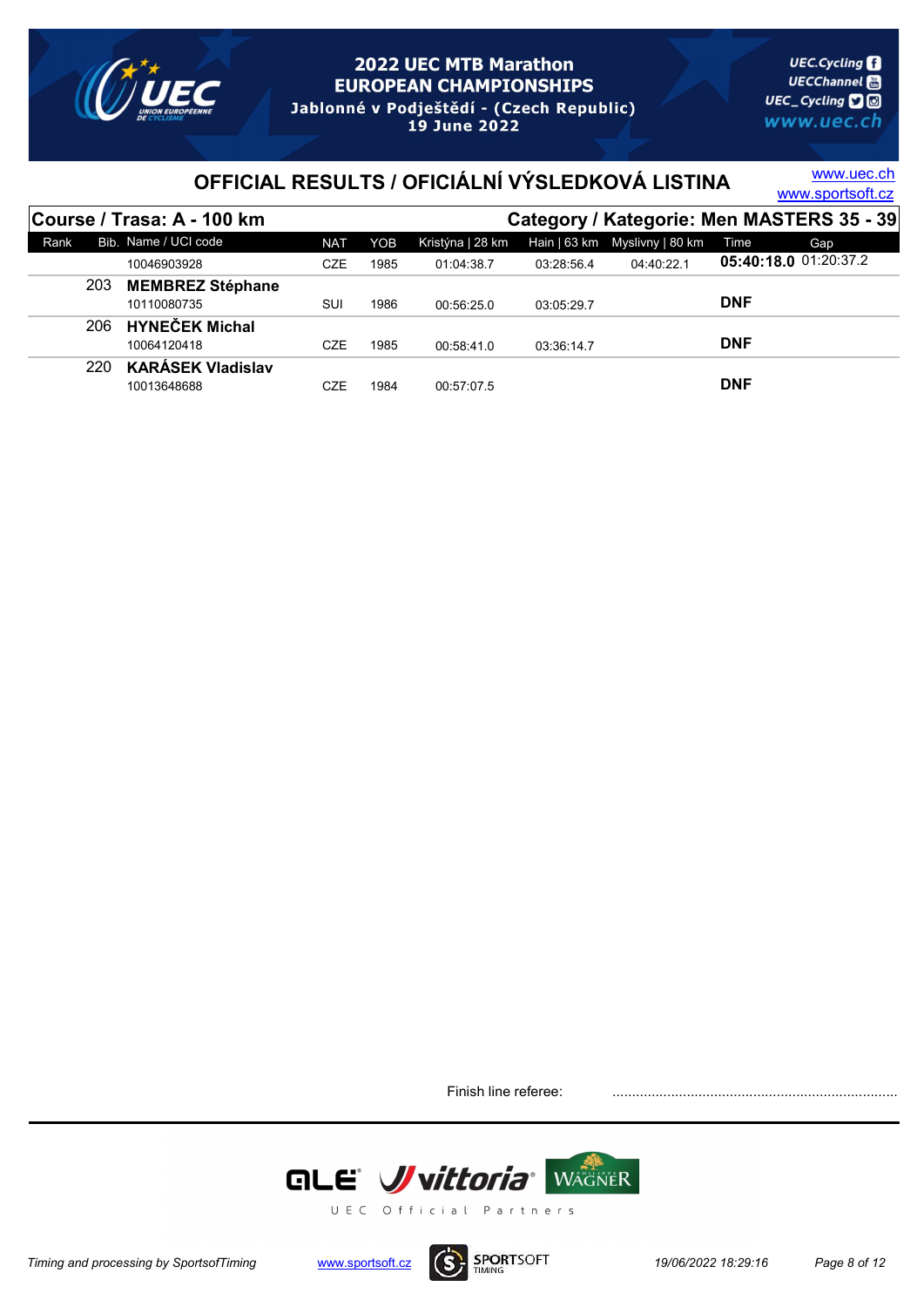

**UEC.Cycling UECChannel** 圖 UEC\_Cycling **D** www.uec.ch

## OFFICIAL RESULTS / OFICIÁLNÍ VÝSLEDKOVÁ LISTINA WWW.sportsoft.cz

www.uec.ch

|      |                | Course / Trasa: A - 100 km                |            |      |                  |            |                                |                       | Category / Kategorie: Men MASTERS 40 - 44 |
|------|----------------|-------------------------------------------|------------|------|------------------|------------|--------------------------------|-----------------------|-------------------------------------------|
| Rank |                | Bib. Name / UCI code                      | <b>NAT</b> | YOB  | Kristýna   28 km |            | Hain   63 km  Myslivny   80 km | Time                  | Gap                                       |
|      |                | 1. 242 GONDA Pavel                        |            |      |                  |            |                                |                       |                                           |
|      |                | 10009848110                               | <b>CZE</b> | 1980 | 00:53:22.0       | 02:40:58.7 | 03:33:06.9                     | 04:20:19.2 00:00:00.0 |                                           |
|      | <b>2.</b> 246  | <b>LEPIK Toomas</b>                       |            |      |                  |            |                                |                       |                                           |
|      |                | 10067170662                               | EST        | 1981 | 00:53:23.8       | 02:40:48.7 | 03:35:20.7                     | 04:29:12.7 00:08:53.4 |                                           |
|      | 3. 231         | <b>PLATT Karl</b>                         |            |      |                  |            |                                | 04:33:34.6 00:13:15.3 |                                           |
|      |                | 10002362134                               | <b>GER</b> | 1980 | 00:54:01.0       | 02:48:49.7 | 03:43:23.2                     |                       |                                           |
|      | 4. 251         | <b>STIEGLBAUER Michael</b><br>10004203013 |            |      |                  |            |                                | 04:34:56.3 00:14:37.1 |                                           |
|      | 5. 253         | <b>FRZOP Marko</b>                        | <b>GER</b> | 1980 | 00:53:28.2       | 02:46:05.7 | 03:44:04.4                     |                       |                                           |
|      |                | 10003670321                               | CRO        | 1980 | 00:55:58.0       | 02:50:24.9 | 03:46:50.2                     | 04:36:38.3 00:16:19.0 |                                           |
|      | 6. 238         | <b>EGEDA MALDONADO Pablo</b>              |            |      |                  |            |                                |                       |                                           |
|      |                | 10008894577                               | <b>ESP</b> | 1980 | 00:54:03.2       | 02:47:16.4 | 03:47:22.2                     | 04:41:04.5 00:20:45.2 |                                           |
|      | 7. 243         | <b>WEGNER Sönke</b>                       |            |      |                  |            |                                |                       |                                           |
|      |                | 10006474833                               | <b>GER</b> | 1982 | 00:56:03.3       | 02:50:08.2 | 03:50:18.2                     | 04:42:42.3 00:22:23.1 |                                           |
|      | 8. 232         | <b>VOGLER Julian</b>                      |            |      |                  |            |                                |                       |                                           |
|      |                | 10123243635                               | <b>GER</b> | 1979 | 00:58:17.7       | 02:56:25.2 | 03:53:02.9                     | 04:42:52.5 00:22:33.2 |                                           |
|      | 9. 247         | <b>REEH Jiří</b>                          |            |      |                  |            |                                |                       |                                           |
|      |                | 10004088128                               | <b>CZE</b> | 1980 | 00:54:03.7       | 02:49:00.2 | 03:51:16.4                     | 04:43:19.5 00:23:00.2 |                                           |
|      | 10. 258        | <b>KRZYWY Krzysztof</b>                   |            |      |                  |            |                                |                       |                                           |
|      |                | 10002399722                               | <b>POL</b> | 1978 | 00:54:42.5       | 02:51:03.2 | 03:56:03.7                     | 04:47:17.2 00:26:57.9 |                                           |
|      | 11. 257        | ŠŤASTNÝ Roman                             |            |      |                  |            |                                | 04:52:48.4 00:32:29.1 |                                           |
|      |                | 10047509772                               | <b>CZE</b> | 1978 | 00:56:24.3       | 02:55:58.9 | 03:58:48.7                     |                       |                                           |
|      | 12. 244        | <b>STOLL Markus</b>                       |            |      |                  |            |                                | 05:00:09.3 00:39:50.1 |                                           |
|      | 13. 262        | 10094445648<br><b>MARTIN Jan</b>          | <b>GER</b> | 1980 | 00:57:07.2       | 02:59:58.9 | 04:04:24.2                     |                       |                                           |
|      |                | 10003921410                               | <b>CZE</b> | 1980 | 00:58:40.5       | 03:02:01.9 | 04:05:43.2                     | 05:02:10.1 00:41:50.8 |                                           |
| 14.  | 250            | <b>JANSSON Henrik</b>                     |            |      |                  |            |                                |                       |                                           |
|      |                | 10022371416                               | SWE        | 1980 | 01:00:06.7       | 03:05:32.7 | 04:05:42.9                     | 05:02:38.3 00:42:19.0 |                                           |
|      | 15. 256        | <b>ARCE BALLESTEROS Jose Luis</b>         |            |      |                  |            |                                |                       |                                           |
|      |                | 10003427720                               | ESP        | 1981 | 00:56:55.6       | 03:00:44.9 | 04:10:54.6                     | 05:07:23.0 00:47:03.7 |                                           |
|      | 16. 254        | <b>ERHARDT Dominik</b>                    |            |      |                  |            |                                |                       |                                           |
|      |                | 10011217325                               | <b>GER</b> | 1982 | 01:00:05.3       | 03:05:38.7 | 04:13:15.6                     | 05:11:54.2 00:51:34.9 |                                           |
|      | 17. 261        | <b>KALAŠ Jan</b>                          |            |      |                  |            |                                |                       |                                           |
|      |                | 10094404626                               | CZE        | 1981 | 01:00:54.2       | 03:13:09.6 | 04:18:17.4                     | 05:13:37.7 00:53:18.4 |                                           |
|      | 18. 233        | <b>CHRYSAFELIS Apostolos</b>              |            |      |                  |            |                                |                       |                                           |
|      |                | 10015239791                               | GRE        | 1981 | 01:00:50.5       | 03:13:46.1 | 04:21:04.6                     | 05:19:11.9 00:58:52.6 |                                           |
|      | 19. 235        | <b>GLÖCKNER Thomas</b>                    |            |      |                  |            |                                | 05:24:02.9 01:03:43.6 |                                           |
|      |                | 10010866812                               | GER        | 1979 | 01:00:59.8       | 03:13:33.9 | 04:28:00.1                     |                       |                                           |
|      | <b>20.</b> 240 | <b>REMEIKA Arturas</b>                    |            |      |                  |            |                                |                       |                                           |



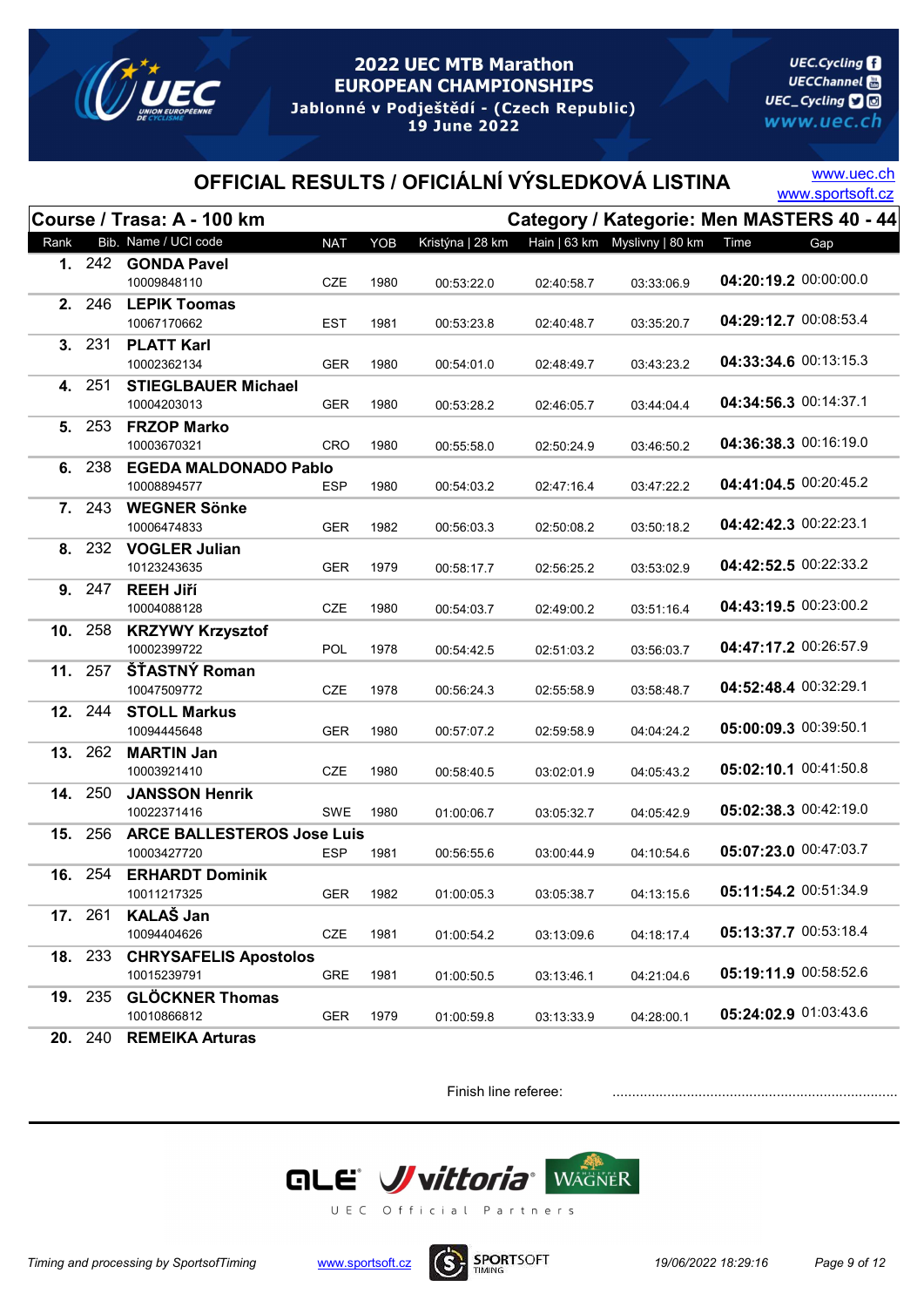

**UEC.Cycling UECChannel** 圖 UEC\_Cycling **D** www.uec.ch

## OFFICIAL RESULTS / OFICIÁLNÍ VÝSLEDKOVÁ LISTINA WWW.sportsoft.cz

www.uec.ch

|      |         | Course / Trasa: A - 100 km  |            |      |                  |            |                                | Category / Kategorie: Men MASTERS 40 - 44 |
|------|---------|-----------------------------|------------|------|------------------|------------|--------------------------------|-------------------------------------------|
| Rank |         | Bib. Name / UCI code        | <b>NAT</b> | YOB  | Kristýna   28 km |            | Hain   63 km  Myslivny   80 km | Time<br>Gap                               |
|      |         | 10060661255                 | LTU        | 1979 | 00:58:13.0       | 03:07:36.7 | 04:25:17.9                     | 05:32:26.0 01:12:06.7                     |
|      | 21. 234 | <b>KLOKAS loannis</b>       |            |      |                  |            |                                |                                           |
|      |         | 10116861641                 | <b>GRE</b> | 1979 | 01:04:12.7       | 03:20:22.6 | 04:34:47.2                     | 05:41:21.9 01:21:02.7                     |
|      |         | 22. 264 ONDROUŠEK Stanislav |            |      |                  |            |                                |                                           |
|      |         | 10131055872                 | <b>CZE</b> | 1978 | 01:02:09.1       | 03:29:19.6 | 04:47:41.1                     | 05:54:32.5 01:34:13.3                     |
|      | 23. 260 | <b>MILAKOVIĆ Domagoj</b>    |            |      |                  |            |                                |                                           |
|      |         | 10058965371                 | <b>CRO</b> | 1978 | 01:04:56.7       | 03:28:32.4 | 04:47:41.6                     | 05:59:11.5 01:38:52.2                     |
| 24.  | 245     | <b>GARCIA PEREZ Ulises</b>  |            |      |                  |            |                                |                                           |
|      |         | 10040884672                 | <b>ESP</b> | 1980 | 01:03:14.7       | 03:43:21.9 | 05:11:37.1                     | 06:14:48.3 01:54:29.1                     |
|      | 236     | <b>GROß Michael</b>         |            |      |                  |            |                                |                                           |
|      |         | 10036351641                 | <b>GER</b> | 1979 | 00:55:09.5       | 02:44:49.4 |                                | <b>DNF</b>                                |
|      | 239     | <b>KURTH Timo</b>           |            |      |                  |            |                                |                                           |
|      |         | 10059205245                 | <b>GER</b> | 1978 | 00:56:56.3       | 03:08:33.4 |                                | <b>DNF</b>                                |
|      | 241     | <b>MANNTZ Jan-David</b>     |            |      |                  |            |                                |                                           |
|      |         | 10012291601                 | <b>GER</b> | 1978 | 01:07:24.7       |            |                                | <b>DNF</b>                                |
|      | 252     | <b>MIDELF John</b>          |            |      |                  |            |                                |                                           |
|      |         | 10022588452                 | SWE        | 1981 | 00:56:56.5       |            |                                | <b>DNF</b>                                |
|      | 255     | <b>FRIEDEN Laurent</b>      |            |      |                  |            |                                |                                           |
|      |         | 10011217931                 | <b>LUX</b> | 1980 | 01:14:22.0       | 04:09:15.9 | 05:47:23.7                     | <b>DNF</b>                                |
|      | 259     | <b>HORSTMANN Christian</b>  |            |      |                  |            |                                |                                           |
|      |         | 10003763883                 | <b>GER</b> | 1980 | 00:54:45.5       | 03:02:09.7 |                                | <b>DNF</b>                                |
|      | 265     | <b>MÜLLER Uwe</b>           |            |      |                  |            |                                |                                           |
|      |         | 10097603707                 | <b>GER</b> | 1982 | 01:06:15.3       |            |                                | <b>DNF</b>                                |
|      | 237     | <b>FACCIOLI Michele</b>     |            |      |                  |            |                                |                                           |
|      |         | 10033202171                 | <b>ITA</b> | 1981 |                  |            |                                | <b>DNS</b>                                |
|      | 249     | <b>NOVOTA Jan</b>           |            |      |                  |            |                                |                                           |
|      |         | 10046900692                 | <b>CZE</b> | 1979 |                  |            |                                | <b>DNS</b>                                |



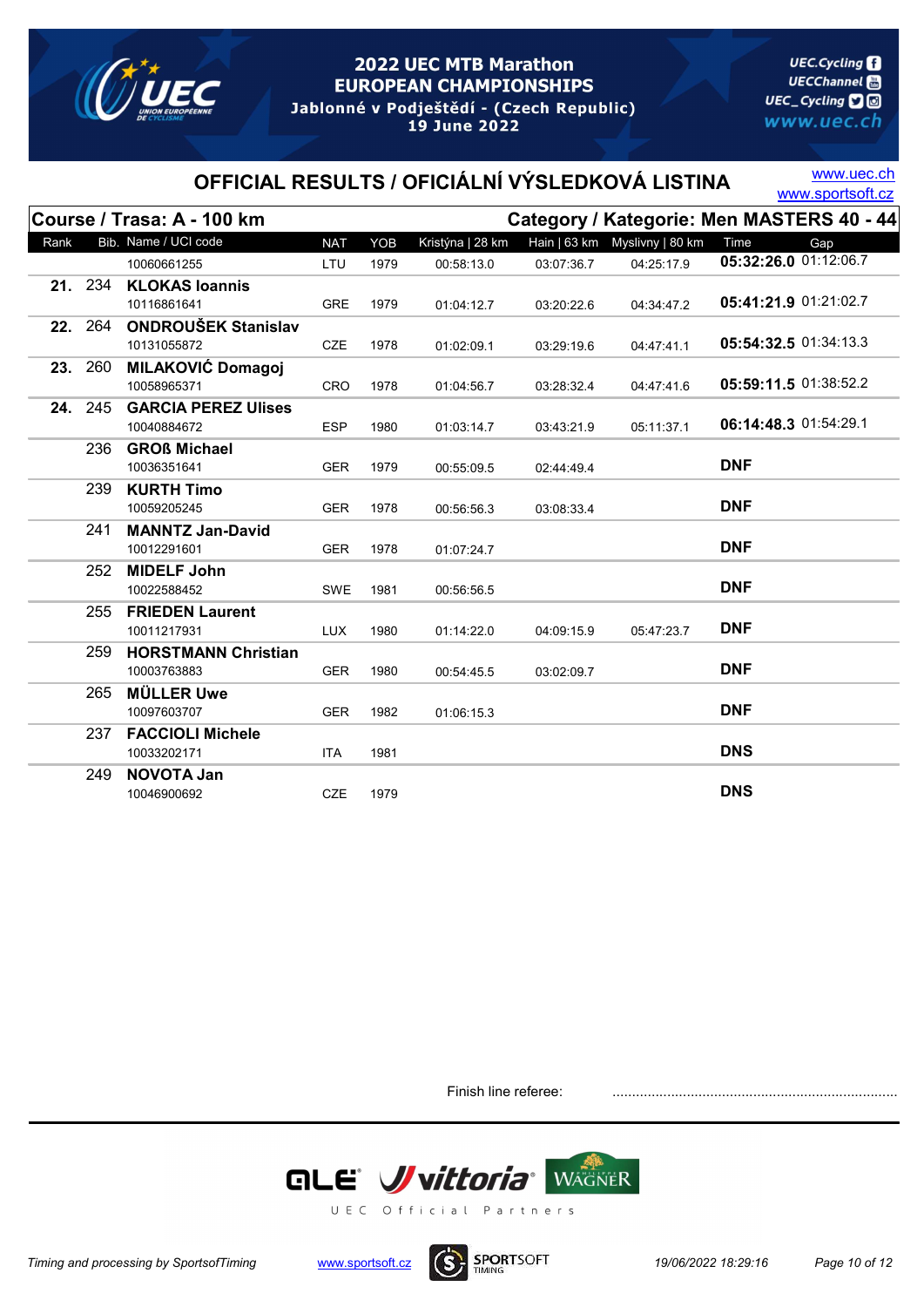

**UEC.Cycling UECChannel** 圖 UEC\_Cycling **D** www.uec.ch

# OFFICIAL RESULTS / OFICIÁLNÍ VÝSLEDKOVÁ LISTINA WWW.sportsoft.cz

www.uec.ch

|      |        | Course / Trasa: A - 100 km  |            |      |                  |            | Category / Kategorie: Men MASTERS 45 - 49 |                       |     |
|------|--------|-----------------------------|------------|------|------------------|------------|-------------------------------------------|-----------------------|-----|
| Rank |        | Bib. Name / UCI code        | <b>NAT</b> | YOB  | Kristýna   28 km |            | Hain   63 km  Myslivny   80 km            | Time                  | Gap |
|      | 1. 285 | <b>HARTL Karel</b>          |            |      |                  |            |                                           |                       |     |
|      |        | 10002995462                 | <b>CZE</b> | 1977 | 00:53:49.0       | 02:40:12.7 | 03:32:17.6                                | 04:19:36.7 00:00:00.0 |     |
|      | 2. 284 | <b>FOJTÍK Ondřej</b>        |            |      |                  |            |                                           | 04:20:17.7 00:00:40.9 |     |
|      |        | 10003659712                 | <b>CZE</b> | 1974 | 00:54:02.5       | 02:41:42.2 | 03:32:25.4                                |                       |     |
| 3.   | 273    | <b>SCEVENELS Ivan</b>       |            |      |                  |            |                                           | 04:53:32.4 00:33:55.6 |     |
|      |        | 10110096495                 | BEL        | 1977 | 00:56:44.3       | 02:59:28.2 | 04:00:26.9                                |                       |     |
| 4.   | 289    | VÖKS Hendrik<br>10014847751 | <b>GER</b> | 1977 | 00:56:44.2       | 03:05:15.9 | 04:13:39.1                                | 05:10:33.2 00:50:56.4 |     |
|      | 5. 283 | <b>HÁJEK Pavel</b>          |            |      |                  |            |                                           |                       |     |
|      |        | 10095751007                 | CZE        | 1975 | 00:58:12.3       | 03:10:01.7 | 04:15:45.1                                | 05:12:07.7 00:52:30.9 |     |
|      | 6. 279 | ČIŽMÁŘ Jan                  |            |      |                  |            |                                           |                       |     |
|      |        | 10127654408                 | <b>CZE</b> | 1974 | 01:00:10.0       | 03:13:06.6 | 04:19:04.9                                | 05:15:53.9 00:56:17.1 |     |
| 7.   | 280    | <b>MIKLÍK Pavel</b>         |            |      |                  |            |                                           |                       |     |
|      |        | 10127655014                 | <b>CZE</b> | 1977 | 01:01:53.2       | 03:12:46.4 | 04:20:19.6                                | 05:16:42.4 00:57:05.6 |     |
|      | 8. 276 | <b>LANDA František</b>      |            |      |                  |            |                                           |                       |     |
|      |        | 10062899026                 | CZE        | 1975 | 01:00:09.0       | 03:08:47.7 | 04:22:01.4                                | 05:20:01.4 01:00:24.6 |     |
|      | 9. 272 | <b>DRESSLER Denny</b>       |            |      |                  |            |                                           |                       |     |
|      |        | 10128761117                 | <b>GER</b> | 1974 | 01:00:05.7       | 03:07:43.9 | 04:26:39.4                                | 05:22:22.4 01:02:45.6 |     |
| 10.  | 277    | <b>POSPÍŠIL Martin</b>      |            |      |                  |            |                                           |                       |     |
|      |        | 10094155254                 | <b>CZE</b> | 1977 | 01:06:11.7       | 03:29:01.1 | 04:39:30.4                                | 05:38:26.0 01:18:49.2 |     |
|      | 271    | <b>WILLEMSENS Kris</b>      |            |      |                  |            |                                           |                       |     |
|      |        | 76022336570                 | <b>BEL</b> | 1976 | 01:02:24.0       | 03:25:27.6 |                                           | <b>DNF</b>            |     |
|      | 275    | <b>MURCIA MARIN Felix</b>   |            |      |                  |            |                                           |                       |     |
|      |        | 10040827886                 | <b>ESP</b> | 1973 | 01:14:55.8       |            |                                           | <b>DNF</b>            |     |
|      | 281    | <b>DOLEŽEL Jaroslav</b>     |            |      |                  |            |                                           |                       |     |
|      |        | 10046468640                 | <b>CZE</b> | 1976 | 01:01:53.0       |            |                                           | <b>DNF</b>            |     |
|      | 286    | <b>MIELNIK Karol</b>        |            |      |                  |            |                                           |                       |     |
|      |        | 10124950936                 | <b>POL</b> | 1977 | 01:29:11.5       |            |                                           | <b>DNF</b>            |     |
|      | 287    | <b>GACA Pawel</b>           |            |      |                  |            |                                           |                       |     |
|      |        | 10077332626                 | POL        | 1973 | 00:55:11.2       | 02:56:09.4 |                                           | <b>DNF</b>            |     |
|      | 288    | <b>KELÍŠEK Tomáš</b>        |            |      |                  |            |                                           |                       |     |
|      |        | 10115709765                 | CZE        | 1974 | 00:58:41.0       | 03:29:29.6 | 04:53:34.9                                | <b>DNF</b>            |     |
|      | 290    | <b>MÜLLER Jörg</b>          |            |      |                  |            |                                           |                       |     |
|      |        | 10055707585                 | <b>GER</b> | 1976 | 01:04:15.0       |            |                                           | <b>DNF</b>            |     |
|      | 274    | <b>REAL GARCIA Marc</b>     |            |      |                  |            |                                           | <b>DNS</b>            |     |
|      |        | 10039439877                 | <b>ESP</b> | 1977 |                  |            |                                           |                       |     |
|      | 278    | TŘEBICKÝ Petr               |            |      |                  |            |                                           | <b>DNS</b>            |     |
|      |        | 10128125765                 | CZE        | 1977 |                  |            |                                           |                       |     |